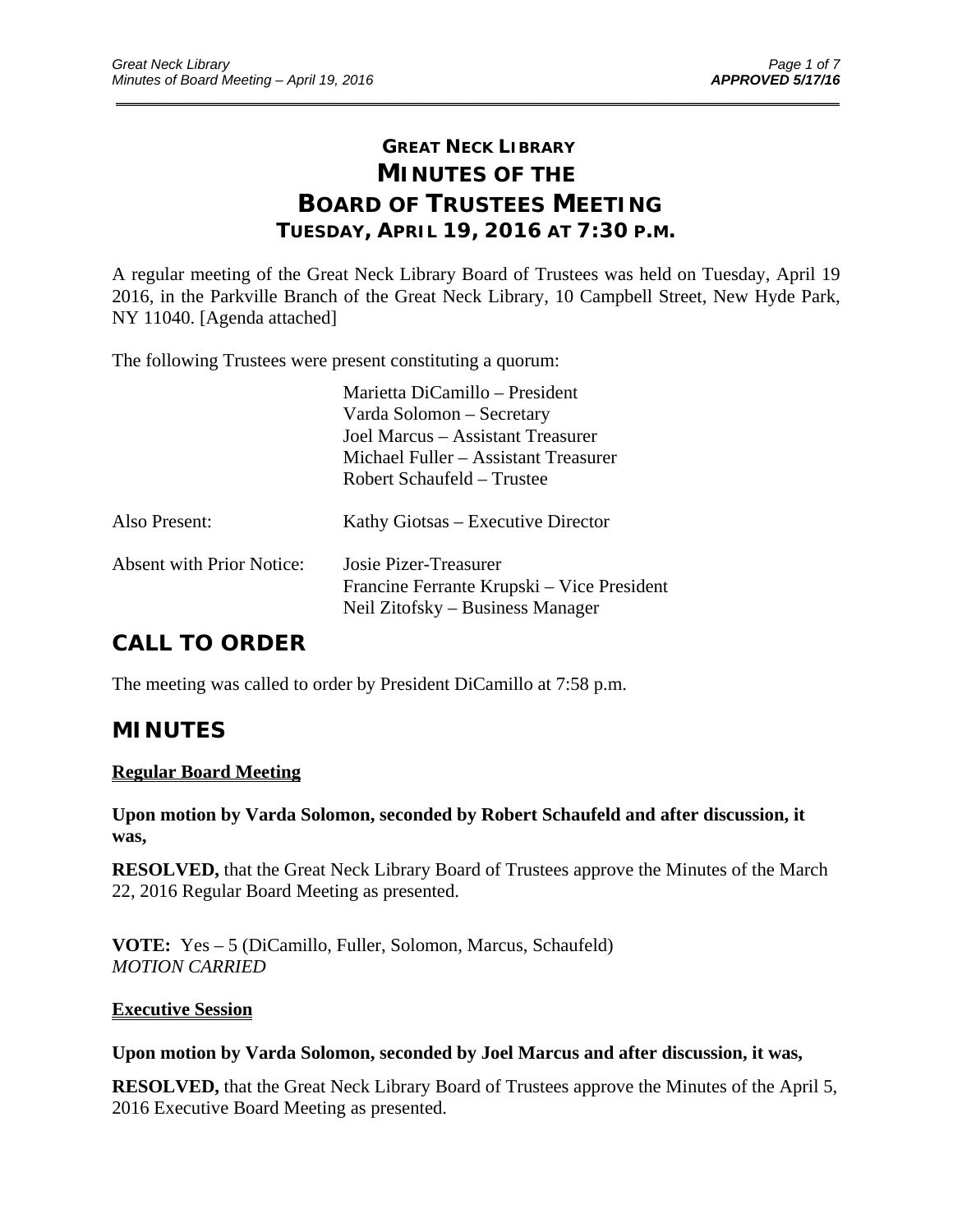**VOTE:** Yes – 5 (DiCamillo, Fuller, Solomon, Marcus, Schaufeld) *MOTION CARRIED* 

### **Relocation Committee**

### **Upon motion by Varda Solomon, seconded by Michael Fuller and after discussion, it was,**

**RESOLVED,** that the Great Neck Library Board of Trustees approve the Minutes of the March 10 and March 28, 2016 Relocation Committee Meetings as presented.

**VOTE:** Yes – 5 (DiCamillo, Fuller, Solomon, Marcus, Schaufeld) *MOTION CARRIED* 

## **DISCUSSION ON ESTABLISHING INFRASTRUCTURE**

President DiCamillo introduced Moe Kiswani. Mr. Kiswani presented a suggested timeline for upgrading to Sierra hosting.

Mr. Kiswani seeks to provide a smooth continuum for the move back to the Main and for daily library operations. He is concerned that if the trailer is out of service, the whole system ( i.e. phones, computers, etc.) is inoperable. He feels it would be best to simplify the network and decrease its load by allowing Sierra to host. He felt this would be cost effective, reduce downtime and give the library more flexibility.

Trustee Solomon questioned Sierra's availability in the cloud, what has been their availability in the past two years? She is concerned with the vulnerability of cloud hosting services. Both Executive Director and Mr. Kiswani agreed that Sierra is a well-established company and that its cloud-hosting is reliable and secure. President DiCamillo requested that Sierra attend an upcoming meeting to address Trustee Solomon concerns.

President DiCamillo questioned the redundancy of using Verizon and Optimum. Trustee Fuller felt that both should be used in tandem. Hosting services for the website and email service were also discussed.

President DiCamillo asked if Mr. Kiswani would be amenable to be retained for a one month period to get things started. Mr. Kiswani responded that he would.

### **Upon motion by Robert Schaufeld, seconded by Joel Marcus and after discussion, it was,**

**RESOLVED,** that the Great Neck Library Board of Trustees retain the services of Moe Kiswani to act as a Computer Consultant for a one month period commencing on April 20, 2016 for the fixed sum of \$6,000 to be charged against the Main Building and Special Services Fund.

**VOTE:** Yes – 5 (DiCamillo, Fuller, Solomon, Marcus, Schaufeld) *MOTION CARRIED*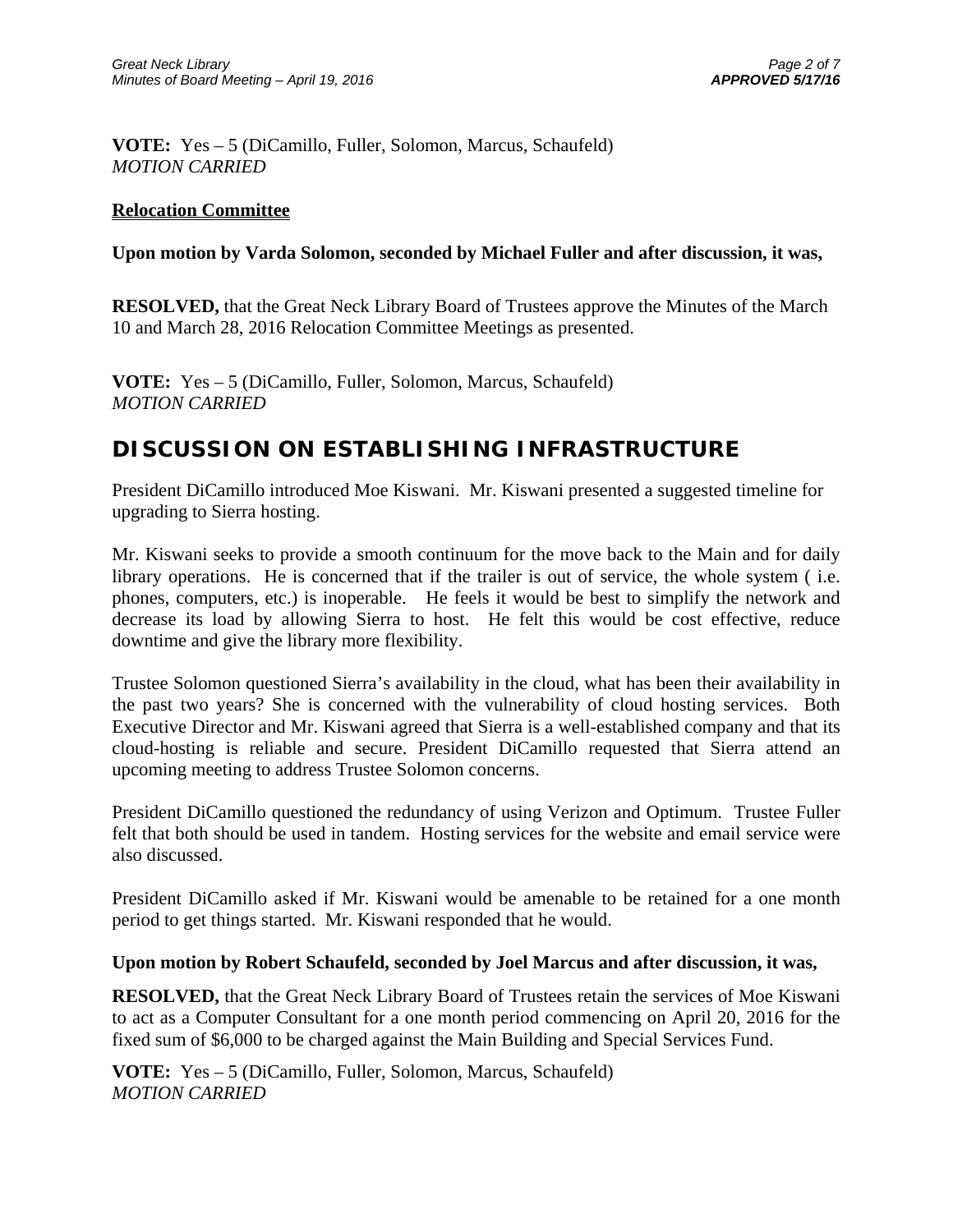*Board Comment: President DiCamillo requested Executive Director Kathy Giotsas prepare an RFP for Technology. She also requested that the number of computers requested for the Main Library be re-evaluated and clarified.* 

# **TREASURER'S REPORT**

### **Upon motion by Robert Schaufeld, seconded by Michael Fuller and after discussion, it was,**

**RESOLVED,** that the Great Neck Library Board of Trustees accept the following financial reports which have been reviewed by the Treasurer**:** 

- April 19, 2016, Treasurer's Report;
- Warrant dated March 12, 2016 through April 8, 2016; including payroll account check numbers 33022-33024 and 33035-33038; paid check numbers 51113-51146; checks to be paid numbers 51147-51237 their sums set against their respective names, amounting in the aggregate to \$1,213,575.26;
- Payroll Warrants for pay dates March 1, March 15 and March 29, 2016, which have been reviewed by the Treasurer, in the amounts of \$124,219.95, \$122,705.42 and \$118,765.71 respectively, for a total of \$365,691.08.

**VOTE:** Yes – 5 (DiCamillo, Fuller, Solomon, Marcus, Schaufeld) *MOTION CARRIED* 

*Board Comment: Discussion on Baker & Taylor. President DiCamillo requested Executive Director Kathy Giotsas provide a synopsis of items ordered.* 

# **PAYROLL CHANGES**

**Upon motion by Michael Fuller, seconded by Robert Schaufeld, and after discussion, it was,** 

**RESOLVED,** that the Great Neck Library Board of Trustees accept the Revised Payroll Changes reports of March 12, 2016 through April 8, 2016 as presented, which have been reviewed by the Finance Committee.

**VOTE:** Yes – 5 (DiCamillo, Fuller, Solomon, Marcus, Schaufeld) *MOTION CARRIED* 

## **REPORTS Gala Committee**

Caryn Schaufeld, Donald Panetta, Neil Zitofsky and Holly Coscetta were appointed by President DiCamillo to the committee.

Trustee Schaufeld reported that the committee met on April 18, 2016 for an organizational meeting where plans were outlined for Saturday, September  $10^{th}$  & Sunday, September  $11^{th}$ .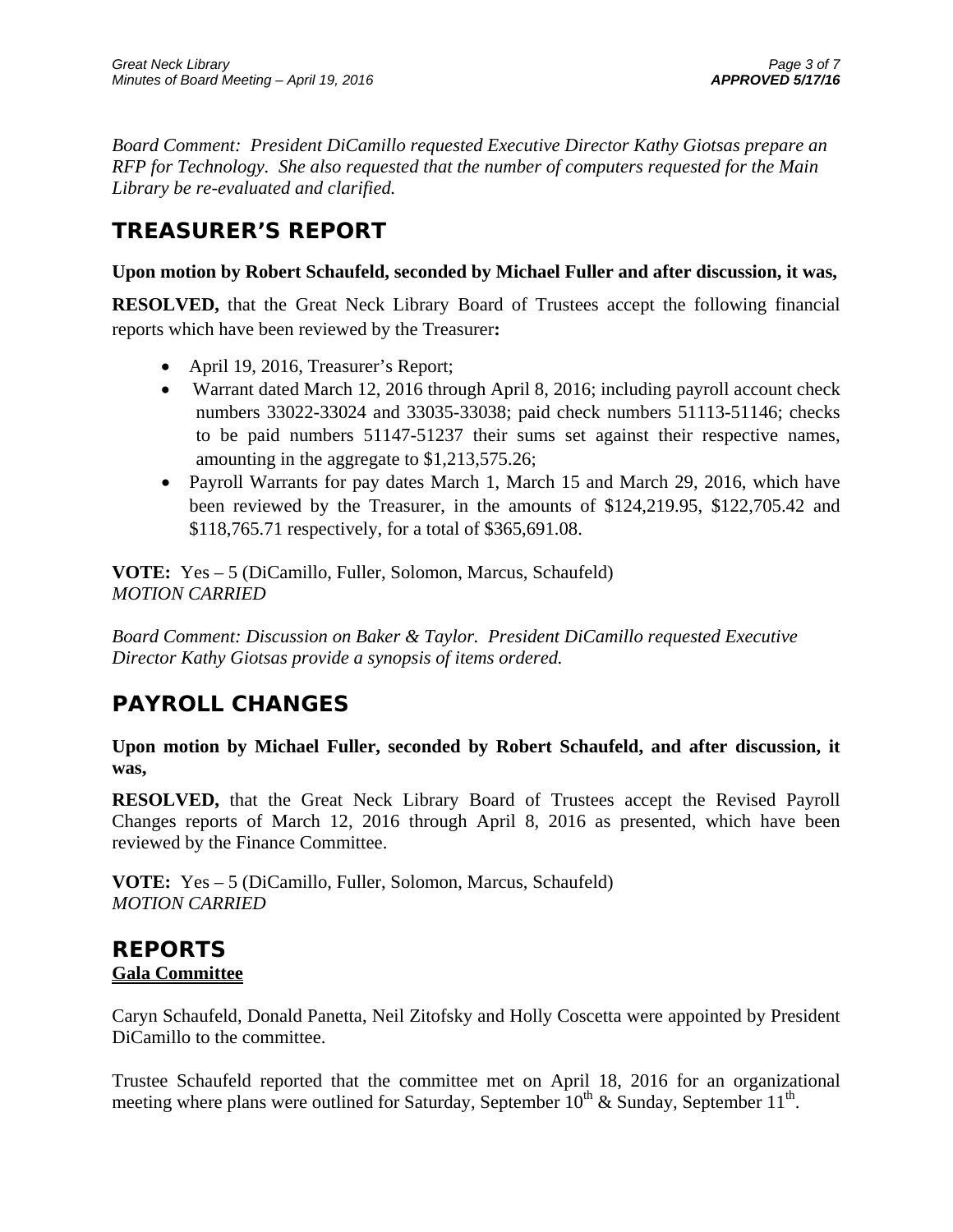Food, invitations, entertainment and give away items were discussed and committee members were given assignments. A printed Journal will serve as a fundraiser. Secretary Solomon inquired about using bricks as a fundraiser. Trustee Schaufeld explained poured concrete to be a practical problem with using bricks. President DiCamillo requested that the bricks be mentioned at the next Fundraising Committee meeting.

### **Branch Committee**

Trustee Fuller intends to schedule a meeting for May. There are no current pressing issues.

### **Building Advisory Committee (BAC)**

President DiCamillo explained that the recent strike by Verizon is posing some challenges for the completion and re-opening of the Main Library. Other options are being explored. April  $26<sup>th</sup>$ will be the next committee meeting.

### **Policy Committee**

Trustee Marcus reported that a meeting of the Policy  $\&$  By Laws Committee is scheduled for May  $18<sup>th</sup>$ .

### **Programming Committee**

Trustee Solomon reported that a meeting of the Programming Committee was held on March  $21<sup>st</sup>$ . Events and programs for the Main Branch re-opening were discussed. Ted Talks are being explored. Naomi Penner will address the committee at the next meeting scheduled for April  $25<sup>th</sup>$ .

Also, Secretary Solomon has received inquiries from the Community requesting Community Room capacity for the Main Library.

### **Website/Technology Committee**

Trustee Schaufeld reported that the committee is scheduled to meet tomorrow, April  $20<sup>th</sup>$ . He expects have further discussion on the topics Moe Kiswani presented tonight.

President DiCamillo said there will be a presentation by Sierra at the next meeting of the Relocation Committee scheduled for April  $27<sup>th</sup>$  at the Station Branch.

### **Staff Reports**

No Comment.

### **Executive Director's Report**

Executive Director Kathy Giotsas reported that she attended a school presentation to the ESL Community and informed them of library resources available to them.

Text of the Executive Director's written report dated April 14, 2016 below: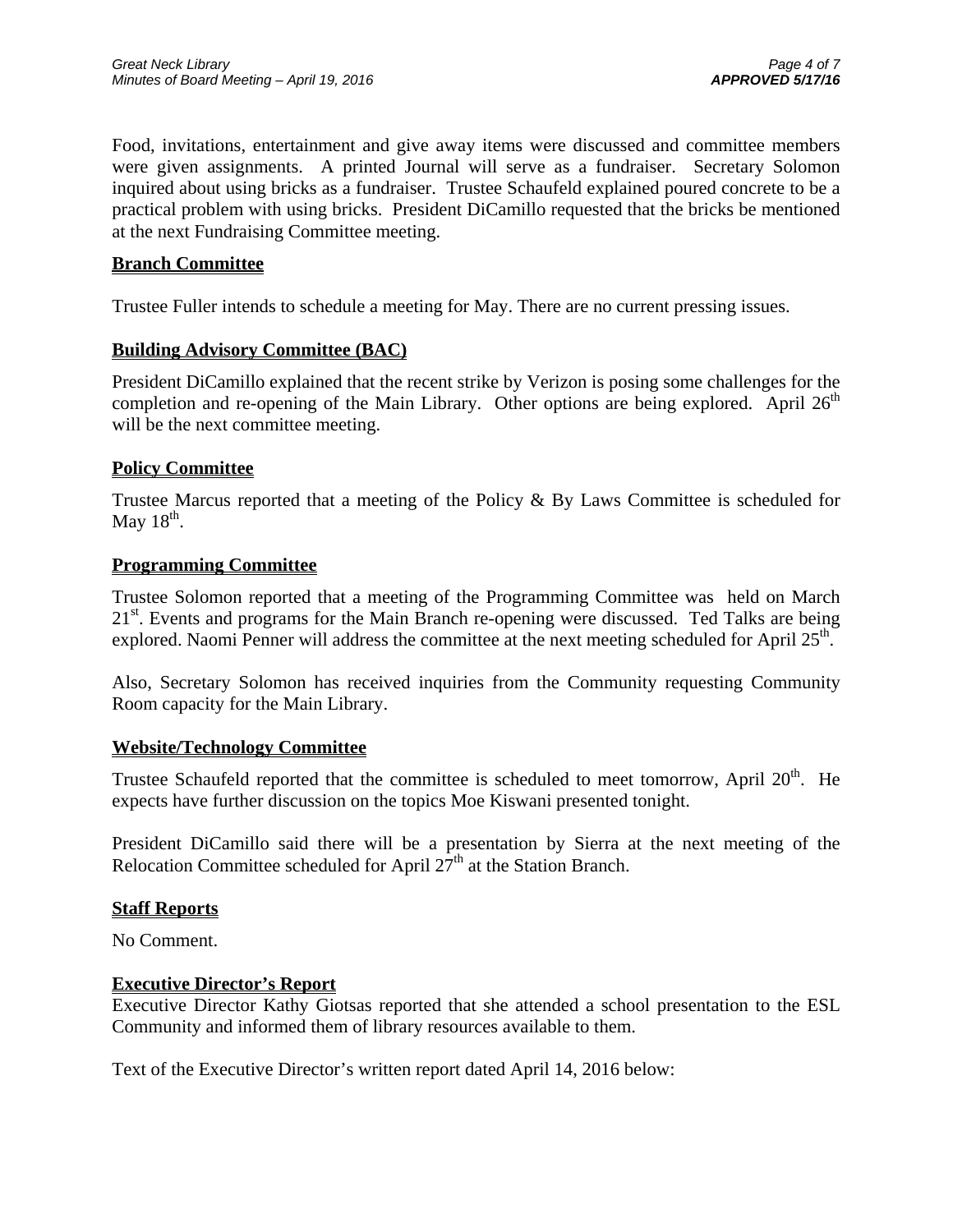#### **ADMINISTRATION**

This past month I attended the Innovative User Group conference. I was able to investigate what other libraries are doing and how we can improve our services. Millennium is being phased out in the next few years. Sierra is the next option which we can implement it with local servers or have it hosted by Innovative. We will be reviewing these options in the Technology/Website Committee meetings. I also had an opportunity to meet with RFID vendors. I met with Invisionware and Biblioteca and a company that works with both vendors to create a sorting system. In the next few weeks I will be making arrangements for a demonstration from Invisionware.

The library continues to prepare for the opening of the main library. Staff is meeting on a weekly basis to ensure we open on time.

#### **BUILDING**

We have been touring the Main building regularly and have seen that we are near completion. There are a few things that we are still looking at such as the security systems, landscape architects, and technology. In the next few weeks these items will be in place and will be completed in time. We have started receiving furniture and will begin installation once we receive our Temporary Certificate of Occupancy (TCO). We are not able to receive our TCO until the phone lines are installed. We have been meeting with Verizon to develop a schedule a time for installation.

#### **FINANCE**

We have been reviewing many of the things in the library budget to run more cost efficiently. Some of the things we have been reviewing are decreasing duplication without impacting patron needs. We have also been looking at the staffing levels when we move into the new building and the hours of operation. We have included extra funding for additional staffing to ensure that patron needs are being met. We are also looking at ways that we can provide more meaning full programs.

#### **PERSONNEL**

We have been interviewing this past month for the Parkville Branch Librarian to replace Jayne Alexander who is retiring the end of April. She has served the library for 35 years and we appreciate her many years of dedicated service to the Great Neck Library community.

We are also working on filling the position of Assistant Director and Information Technology Director. We hope to have these positions filled soon. Once the Assistant Director and the IT Director is in place we will start the process of conforming to the new organizational chart.

#### **RELOCATION**

In preparation for the relocation the staff has been weeding the collect that is in storage as well as what is on the shelves in the branches. We have been meeting with the moving company to put together a plan for the move and we have been meeting with the department heads to transition back to main. The weeding process will help us refresh the collection so that patrons will have access to high demand materials as well as the latest information in non-fiction materials.

We are putting together a needs assessment for how many new computers we need for the main building and evaluating the need for computers at the branches. We hope to update all technology throughout the system.

#### **WEBSITE/TECHNOLOGY**

We are working on putting together an RFP for technology. This will include the purchase of computers, servers and anything else the library needs to ensure that the technology in the library is up to date and can meet future need as well as patron needs. We have also been putting together an RFP for the outfitting of all community and meeting rooms.

Since the website has been revamped we have gotten a positive response from the community but it still needs more work. We are constantly tweaking it to improve its usability.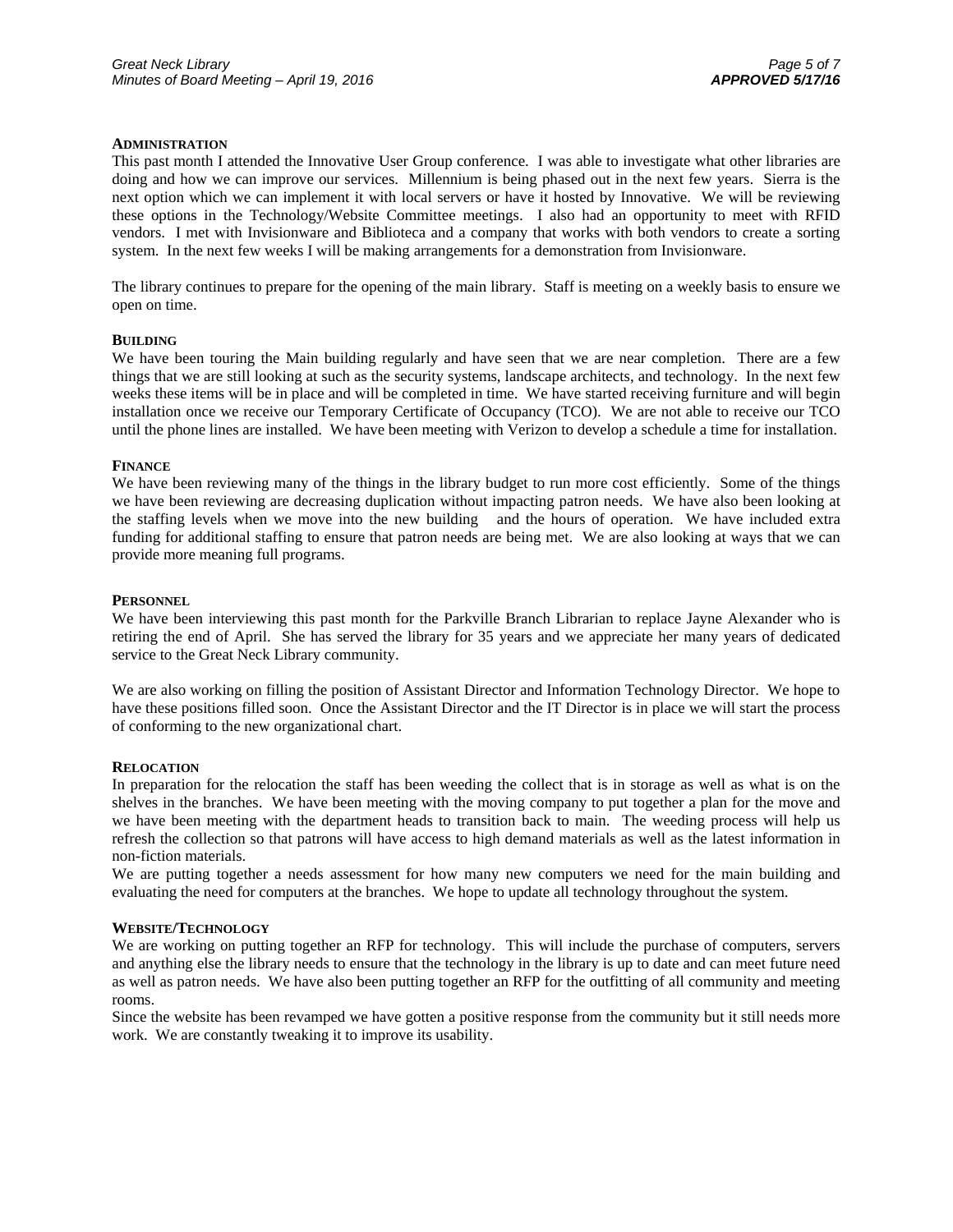# **OLD BUSINESS**

## **GNL Re-Organization – 3rd Discussion & Vote Upon motion by Joel Marcus, seconded by Varda Solomon, and after discussion, it was,**

**RESOLVED,** that the Great Neck Library Board of Trustees

adopt the Re-Organizational structure chart to replace the current Organization chart in Section #300-40 as presented and that these changes be incorporated in the Board Policy Manual accordingly. [copy attached]

**VOTE:** Yes – 5 (DiCamillo, Fuller, Solomon, Marcus, Schaufeld) *MOTION CARRIED* 

*Executive Director's Comment: The staff is happy to see this come to fruition.* 

# **NEW BUSINESS**

### **Retirement of Jayne Alexander**

Ms. Alexander was not present. The Board of Trustees extended appreciation for her service and wished her the best in the future.

### **New Banking Arrangements**

### **Upon motion by Michael Fuller, seconded by Joel Marcus, and after discussion, it was,**

**RESOLVED,** that the Great Neck Library Board of Trustees add Flushing Bank to its list of authorized financial institutions in accordance with Board Policies 400-5 sections 7 and 11, as well as a Third Party Custodian agreement to protect deposits in excess of FDIC limits.

**VOTE:** Yes – 5 (DiCamillo, Solomon, Marcus, Fuller, Schaufeld) *MOTION CARRIED* 

## **CORRESPONDENCE**

No items.

## **OPEN TIME**

*Public Comments: Maxine Marcus* 

# **DATE OF NEXT MEETING**

May 17, 2016 – Regular Board Meeting-Station Branch

# **ADJOURNMENT**

The meeting was adjourned at 9:10 p.m. on motion by Trustee Marcus and seconded by Trustee Schaufeld.